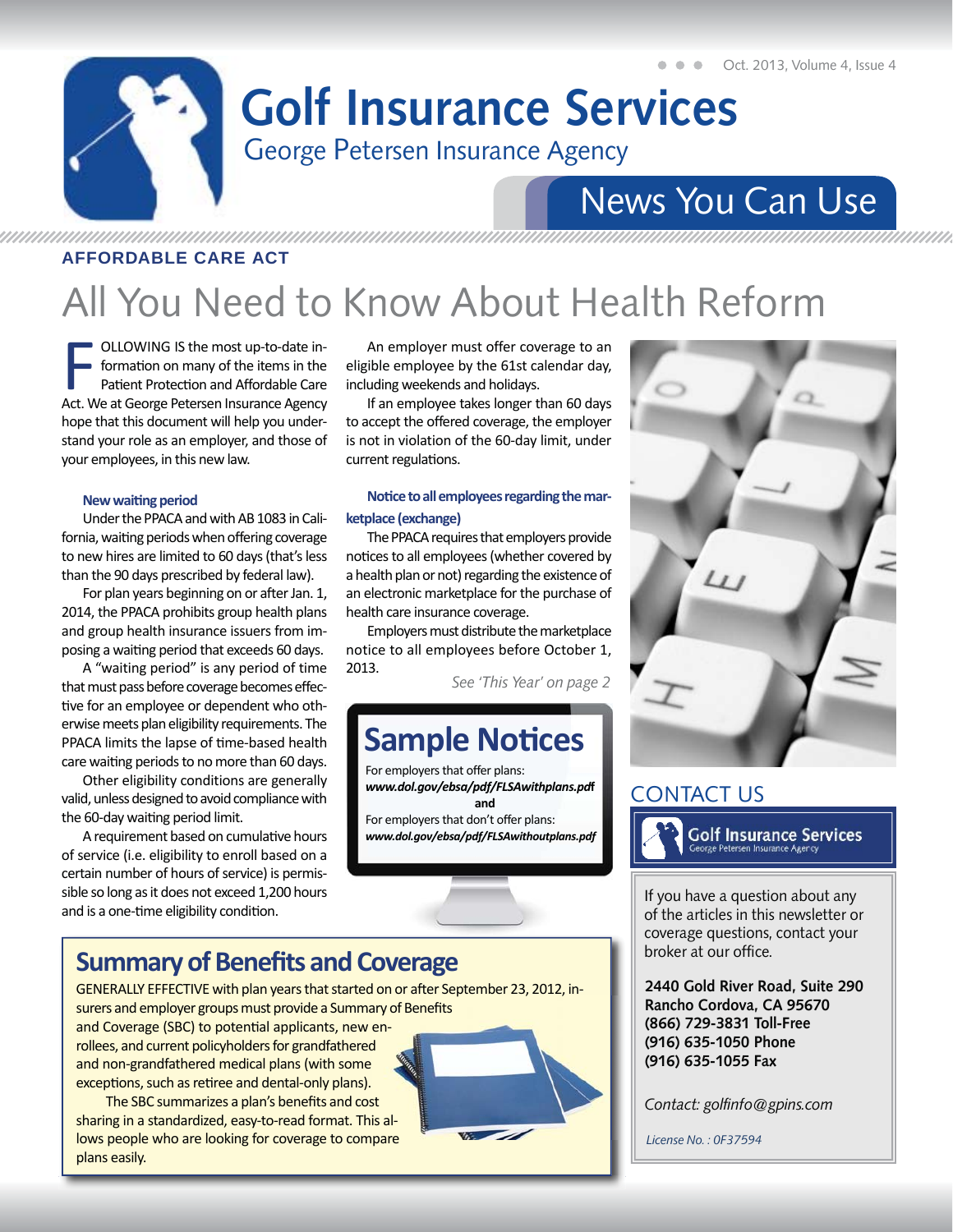#### *(Continued from page 1)*

### *Use This Year and Next to Prepare for Employer Mandate*

#### **Transitional reinsurance program tax**

This program, designed to help stabilize premiums in the individual health insurance market for those with pre-existing conditions, will be effective from 2014 through 2016. Health insurance issuers and thirdparty administrators will pay the assessment to fund state nonprofit reinsurance entities, which will establish high-risk pools for the individual market. This tax amounts to about \$63 per enrolled member annually.

#### **Health insurer tax**

Health insurers will have to pay an annual tax, beginning 2014, to help fund premium subsidies and tax credits to be made available to qualifying individuals purchasing health insurance coverage on the exchanges – and has no end date. This tax will be passed on to employers through the premiums – increasing premiums from 2% to 3%.

#### **Small group tax credit**

Under the PPACA, certain small employers will be eligible for a tax credit, provided they contribute a uniform percentage of at least 50% toward their employees' health insurance.

For nonprofit (tax-exempt) organizations, the credit will be in the form of a reduction in income and Medicare tax that the employer withholds from employees' wages and the employer share of Medicare tax on employees' wages (with the credit thus limited by these amounts).

For all other qualifying employers, it will be in the form of a general business credit. This type of credit is not refundable, but is limited by the for-profit employer's actual tax liability. In other words, if a for-profit company had a year in which it ended up paying no taxes (i.e., it had no taxable income, after accounting for all its other deductions and credits), then the small business tax credit could not be used for that year; there would be no income tax for this credit to reduce.

However, as a general business credit, an unused credit amount can generally be carried forward up to 20 years.

For for-profit employers, the credit can be reflected in determining estimated tax payments for the year to which the credit applies in accordance with regular estimated tax rules.

Beginning in 2014, for for-profit employers, the maximum credit is 50% of the employer's contribution toward premiums, and 35% of employer contributions for nonprofit organizations.

> The small business tax credit that is available beginning in 2014 is only available to an employer for two consecutive tax years.

Thus, the small business tax credit is potentially available for a total of six years—the initial credit availability from 2010 through 2013, plus the two-year credit period beginning in 2014. Small employers will be able to claim the full tax credit amount if they meet the following two criteria:

The employer has 10 or fewer full-time equivalent employees (FTEs). FTEs are calculated by dividing the total hours worked by all employees during the tax year by 2,080 (with a maximum of 2,080 hours for any one employee).

• The employer's average taxable wages are \$25,000 or less. This is calculated by dividing aggregate wages paid to the "employees" during the year by the number of FTEs (and rounding to the nearest \$1,000).

For calculating the number of FTEs and their wages, the term "employees" excludes seasonal workers (working no more than 120 days in a year). Also, the term "employee" excludes the following (as defined in the Internal Revenue Code): a self-employed individual, a 2% shareholder in an S-corporation, a 5% owner of an eligible small business, or someone who is a relation or dependent of these people. In other words, a business will not receive a credit for small business owners or their family members.

## **Employer pay or play**

THE TREASURY Department stated on July 2 that large employers (50+ full-time equivalent employees) and insurers will be exempt from the reporting disclosure

requirements on group health insurance plans and eligibility rules until Jan. 1, 2015, effectively postponing the "pay or play" requirements under IRC Section 4980H.



These reporting requirements are the tool employers are to use to demonstrate compliance with the pay or play requirements.

The driving force behind the delay is feed-

back from employers on the issues they have in order to meet the original 2014 implementation deadlines.

Starting with renewal dates of Jan. 1, 2015 or later that year, the PPACA will require "applicable large employers" – companies that have employed an average of 50 or more full-time and/or fulltime equivalent (FTE) employees during the preceding calendar year – to offer essential and affordable health plan coverage to full-time employees (and coverage to their dependents) or face a penalty if an employee receives federally subsidized coverage from the Covered California exchange.

Here is how each category of worker is used in the calculation of the total number of FTEs an employer has for each month of the year:

Full-time (employees that work at least 30 hours per week in any month) - Counted as one full-time employee.

Part-time – Calculated by taking the hours worked by all part-time employees in a month and dividing that amount by 120.

Seasonal – Not counted in the calculation for those working up to 120 days in a year. ❖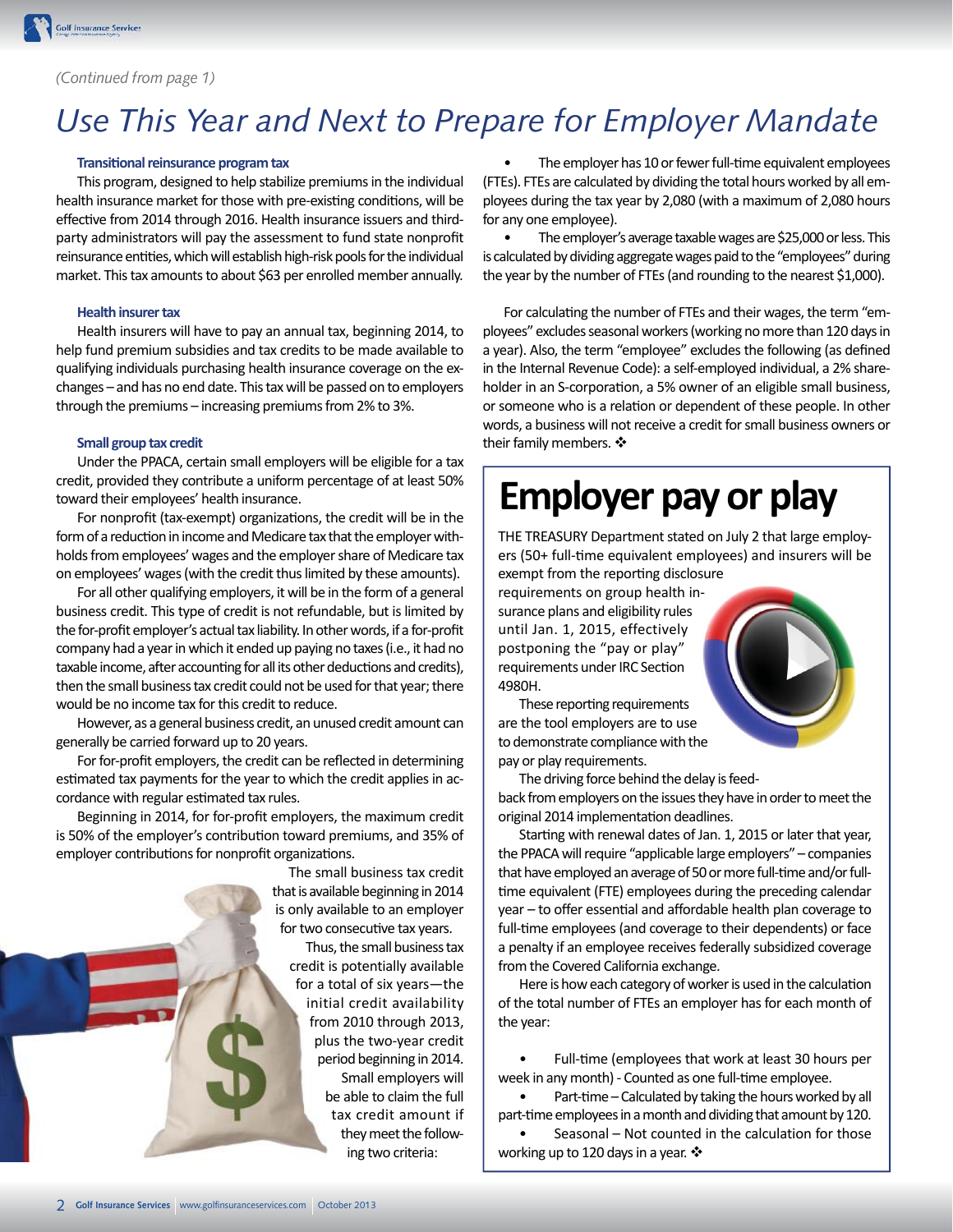### WORKERS' COMP CLAIMS

# Costs May Rise after Obesity Classified as Disease

HE AMERICAN Medical Association's recent decision to reclassify obesity as a treatable disease may have serious repercussions for workers' comp claims costs, according to a new report.

While obesity itself in most cases will not be compensable as a workplace illness, the condition will certainly play a role in the way obese claimants receive medical treatment.

And it could result in obesity being considered an outgrowth of the original workplace injury if an injured worker gains weight during rehabilitation.

According to the California Workers' Compensation Institute, obesity may be deemed "a compensable consequence of injury, just as sleep disorders, sexual dysfunction and psychological disorders became common workers' compensation 'add-ons' prior to passage of last year's workers' comp reforms."

"For example, this could be the case in claims where the employee remains off work and gains weight after being inactive for extended periods, or where they are treated with drugs that cause weight gain," the institute wrote.

Not only that, but workers who gain weight in sedentary jobs, such as long-haul trucking or desk jobs that require an individual to remain seated for extended periods of time, may also file workers' compensation illness claims, the Institute wrote in its report.

"In such scenarios the viability of the claim would likely hinge on proving that the work actually caused the obesity, which would be an issue ripe for dispute and which could lead to additional litigation," the institute wrote.

"In light of the increasing evidence of genetic pre-disposition for various medical conditions, defining causation and relative causation will be critical in claims involving obesity, and also may arise in other employment areas such as pre-employment screening."

The change may end up significantly increasing the costs of claims for workers' comp claimants who are already obese. And such claims are already expensive, according to the institute.

The definition of obese is someone who has a body-mass index of 30 or more, and 35.7% of U.S. adults fall into this category.

BMI is measured as a ratio of your weight to your height (weight divided by height).

It is an imperfect measurement, as muscular individuals and

athletes may tend to have higher BMIs and may not be considered overweight or obese.

To date, obesity in workers' compensation claims has been treated as a "co-morbidity" – a condition that occurs at the same time, but is typically independent of the work-related compensable injury or illness.

"For example, obesity as a co-morbidity within a workers' compensation claim can complicate the treatment of a compensable back or joint injury," wrote the institute.

An earlier study by the institute of claims filed between 2005 and 2010 found that claims with obesity as a co-morbidity have had significantly higher rates of lost time from work, permanent disability and attorney involvement, and have been much more likely to involve additional co-morbidities and prescriptions for opioid painkillers and psychotropic drugs.

The study found that of claims with obesity as co-morbidity:

• 24% were for back problems with spinal cord involvement,

compared to 14.1% for claims w i t h o u t obesity as a comorbidity,

• 10.8% were for degenerative or infective joint disorders, compared to 2.5%,

• 6.7% were for spine disorders, compared to 1%,

• 3.1% were for hernias, compared to 0.6%,

• 3.1% were for carpal tunnel syndrome, compared to 0.6%.

> Claims with obesity as a co-morbidity:

> > • Had aver-

age medical payments of \$68,468, compared to \$35,091 for those without;

• Had average indemnity (wage replacement) payments of \$47,970, compared to \$29,140 for those without; and

Averaged 35 weeks of lost time, or 80% more than the average of 19 weeks for claims without the obesity co-morbidity.

Keep in mind that these costs were for workers' compensation claims filed when obesity was not classified as a disease by the American Medical Association.

"To the extent that such disparities continue in the future, these results suggest that any increase in the volume of claims involving obesity treatments could have a significant impact on workers' compensation payments," the institute wrote.  $\clubsuit$ 

Produced by Risk Media Solutions on behalf of Golf Insurance Services. This newsletter is not intended to provide legal advice, but rather perspective on recent regulatory issues, trends and standards affecting insurance, workplace safety, risk management and employee benefits. Please consult your broker or legal counsel for further information on the topics covered herein. Copyright 2013 all rights reserved.